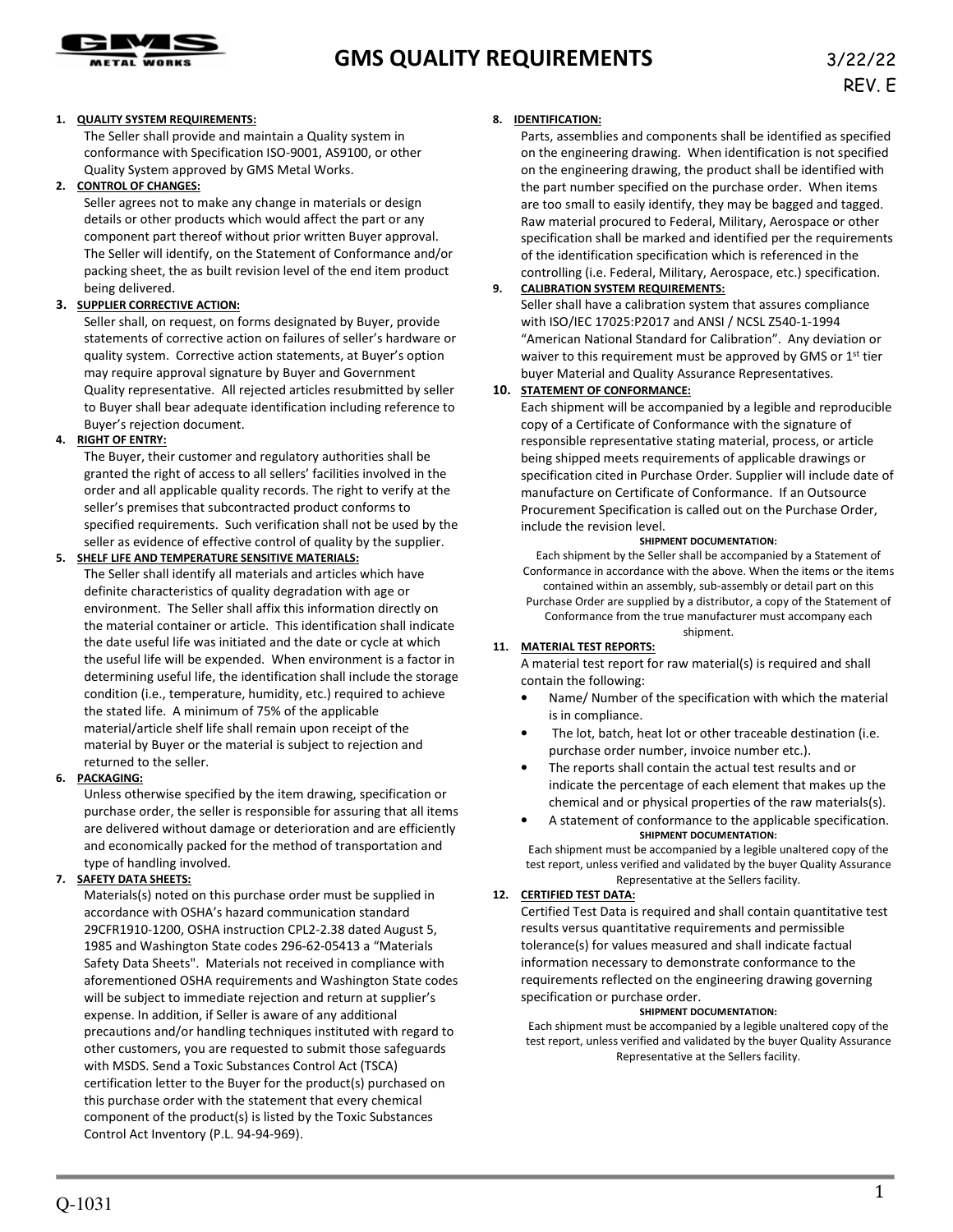

# **GMS QUALITY REQUIREMENTS** 3/22/22

#### **13. APPROVED PROCESS REQUIREMENTS:**

Special processes (i.e. testing, heat treat, nondestructive testing, etc.). When required by the process specification must be performed by sources approved by the customer (process document owner).The Seller is responsible for assuring that the processing source has in their possession a current customer approval of their process capability for the processes to be performed, prior to their performing the process.

#### **SHIPMENT DOCUMENTATION:**

Each shipment must be accompanied by a legible unaltered copy of the certification from the processing source demonstrating compliance with the specification for the processes performed and that the processor is/was approved by the customer to perform the processes at the time the product was processed. If this certification is verified and validated by a Buyer Quality Assurance Representative at the Sellers facility, it may be

retained by the Seller.

#### **14. FIRST ARTICLE INSPECTION:**

The Seller shall perform a First Article Inspection (FAI) compliant with AS9102 latest revision on the initial part or lot (as applicable) at the detail, subassembly and/or assembly level. The results of the FAI shall indicate 100% conformance to engineering drawing characteristics, special processes, and functional test as well as laboratory requirements. Subsequent FAI's shall be performed under the conditions:

- Engineering changes (configuration changes affecting form, fit and/or function) require a Delta FAI for those characteristics affected by the change.
- If major changes are made in the Sellers method of manufacturing, a Delta FAI shall be performed for those characteristics affected by the change. **SHIPMENT DOCUMENTATION:**

A legible copy of the Sellers FAI report shall be sent with each initial shipment of a part number configuration to Buyer.

#### **15. REPORT OF DISCREPANCY:**

Any departure from drawing specifications or other purchase order requirements must be documented by the Seller and submitted to the Buyer for consideration and disposition. A copy of this disposition document must accompany each affected shipment.

#### • **REPORT OF ESCAPE:**

The seller upon discovery of a shipment/delivery of nonconforming product must provide a notice of disclosure to the Buyer within 48 hours of discovery.

#### • **NOTIFICATION OF NON-COMPLIANCE**

When an out-of-tolerance condition is discovered on a measuring device being calibrated by an approved Calibration Lab used by GMS, that facility will contact GMS immediately.

#### **SHIPMENT DOCUMENTATION**

A copy of the disposition document must accompany each affected shipment to Buyer.

#### **16. TRACEABILITY AND BATCH CONTROL:**

Seller must maintain lot and batch control of raw materials to purchased items. Seller must provide positive traceability of manufactured parts and assemblies to raw materials through the use of lot/batch or serial numbers.

#### **SHIPMENT DOCUMENTATION:**

Shipping documents shall identify the lot/batch or serial number, as applicable, for all items in the shipment.

#### **17. SUPPLIER RECORDS:**

The Seller shall maintain records of product(s) delivered to buyer for a period of (10) ten years.

#### **18. KEY CHARACTERISTICS:**

The Seller shall maintain applicable statistical control charts for key characteristic's identified by the customer drawings.

#### **SHIPMENT DOCUMENTATION:**

A copy of the key characteristics statistical control charts must accompany all items in the shipment to Buyer.

#### **19. SUPPLIER FLOW DOWN TO SUB-SUPPLIER**

The Seller shall flow down to sub-tier suppliers the applicable requirements in the purchasing documents. In addition, Sub-tier suppliers are expected to conduct their business in an ethical manner, and with due regard to personal and product safety, and with a commitment to provide only genuine parts and materials. (Ref. definition **Counterfeit part** in AS9100D.)

#### **20. DOCUMENT SECURITY, AND ITAR REQUIREMENTS:**

The seller will not reproduce or disseminate engineering documents (drawings or other intellectual property) provided by GMS, without written permission. If indicated on the PO to the Supplier, ITAR flow down requirements are to be flowed down to the Supplier.